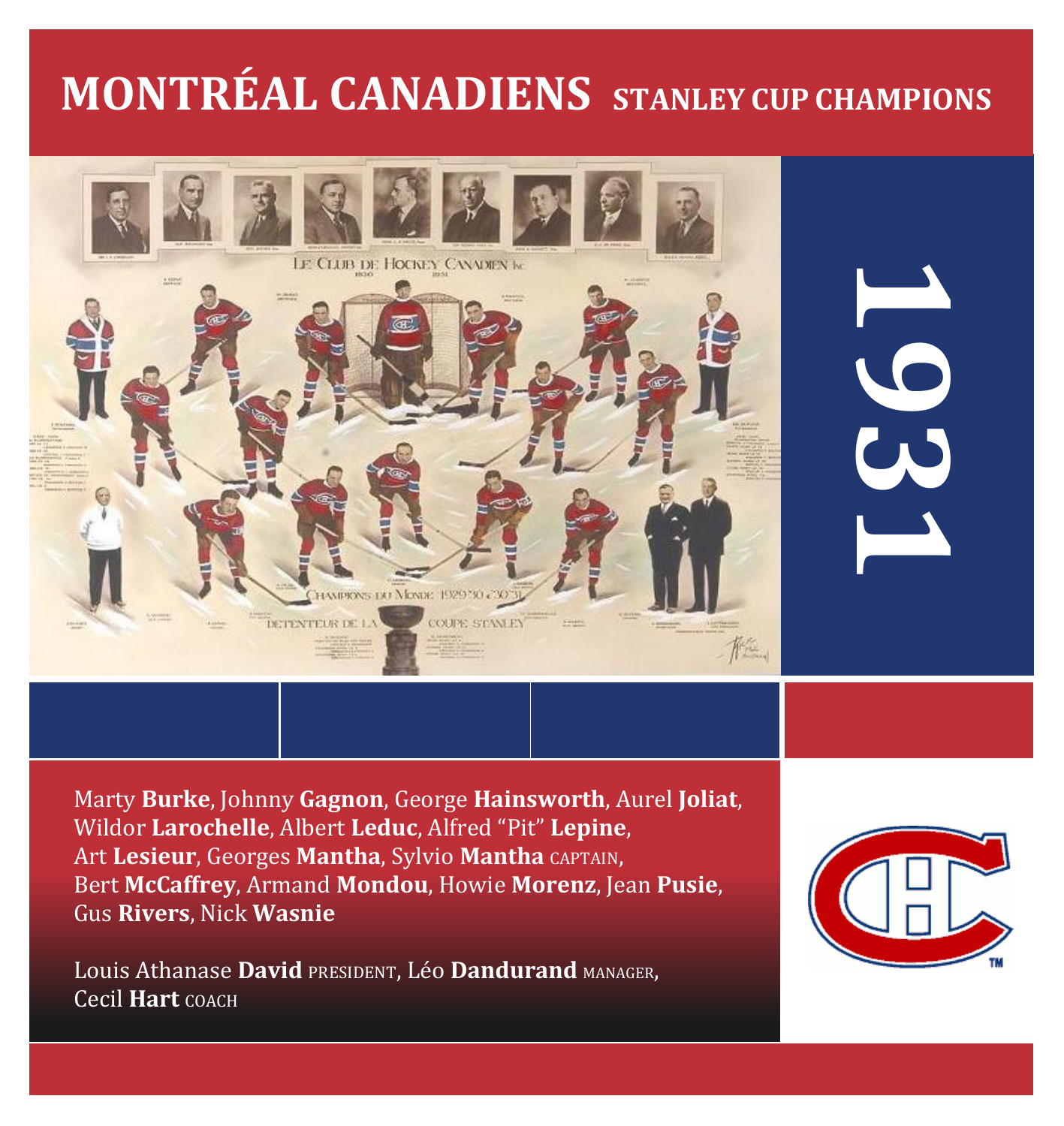|                                                                                                                                                                                                                                                                                                                                                                                                                                                                                                                                                                                                                                                                                                                                                                                                                                                                                                                                                                                                        | TAJI JIWILLI | $\overline{\text{C}}$<br><b>MONTREAL CANADIENS 60 v. BOSTON BRUINS 62</b><br>GM LÉO DANDURAND, HC CECIL HART v. GM ART ROSS, HC ART ROSS<br><b>CANADIENS WIN SERIES IN 5</b>                                                                                                                                                                                                                                                                                                                                                                                                                                |  |
|--------------------------------------------------------------------------------------------------------------------------------------------------------------------------------------------------------------------------------------------------------------------------------------------------------------------------------------------------------------------------------------------------------------------------------------------------------------------------------------------------------------------------------------------------------------------------------------------------------------------------------------------------------------------------------------------------------------------------------------------------------------------------------------------------------------------------------------------------------------------------------------------------------------------------------------------------------------------------------------------------------|--------------|-------------------------------------------------------------------------------------------------------------------------------------------------------------------------------------------------------------------------------------------------------------------------------------------------------------------------------------------------------------------------------------------------------------------------------------------------------------------------------------------------------------------------------------------------------------------------------------------------------------|--|
| Tuesday, March 24<br><b>MONTREAL 4 @ BOSTON 5 OVERTIME</b><br><b>FIRST PERIOD</b><br>NO SCORING<br>Penalties - Galbraith B, S. Mantha M, Clapper B, Burke M<br><b>SECOND PERIOD</b><br>1. MONTREAL, Johnny Gagnon 1 (Howie Morenz) 5:23<br>2. MONTREAL, Nick Wasnie 1 (Albert Leduc) 6:26<br>3. BOSTON, Dit Clapper 1 (George Owen, Cooney Weiland) 17:34<br>4. MONTREAL, Marty Burke 1 (Howie Morenz) 19:08<br>Penalties - Shore B<br><b>THIRD PERIOD</b><br>5. MONTREAL, Sylvio Mantha 1 (Howie Morenz) 2:45<br>6. BOSTON, Eddie Shore 1 (Dit Clapper) 3:49<br>7. BOSTON, Cooney Weiland 1 (Dit Clapper) 6:29<br>8. BOSTON, George Owen 1 (Marty Barry) 10:26<br>Penalties - Joliat M 2, Shore B, Gainor B, S. Mantha M, Larochelle M, Clapper B<br><b>FIRST OVERTIME PERIOD</b><br>9. BOSTON, Cooney Weiland 2 (Eddie Shore) 18:56 GWG<br>Penalties - Wasnie M 2, Shore B, S. Mantha M<br>GOALTENDERS - MONTREAL, George Hainsworth; BOSTON, Tiny Thompson<br>Officials: Mickey Ion, Bobby Hewitson |              | Thursday, March 26<br><b>MONTREAL 1 @ BOSTON 0</b><br><b>FIRST PERIOD</b><br>1. MONTREAL, Georges Mantha 1 (Pit Lepine) 15:27 GWG<br>Penalties - Shore B<br><b>SECOND PERIOD</b><br>NO SCORING<br>Penalties - S. Mantha M<br>THIRD PERIOD<br>NO SCORING<br>Penalties - Burke M, Barry B, Gagnon M, Owen B (major)<br>GOALTENDERS - MONTREAL, George Hainsworth; BOSTON, Tiny Thompson<br>Officials: Mickey Ion, Bobby Hewitson<br>16 500 at Boston Madison Square Garden                                                                                                                                    |  |
| At Boston Madison Square Garden<br>Saturday, March 28<br><b>BOSTON 3 @ MONTREAL 4 OVERTIME</b><br><b>FIRST PERIOD</b><br>1. MONTREAL, Sylvio Mantha 2 (unassisted) 2:30<br>2. BOSTON, Dit Clapper 2 (Dutch Gainor) 19:50<br>Penalties - Shore B<br><b>SECOND PERIOD</b><br>3. MONTREAL, Gus Rivers 1 (Aurel Joliat) 2:25<br>4. MONTREAL, Georges Mantha 2 (unassisted) 17:37<br>Penalties - Joliat M, Chapman B<br><b>THIRD PERIOD</b><br>5. BOSTON, Cooney Weiland 3 (George Owen) 0:55<br>6. BOSTON, Marty Barry 1 (Cooney Weiland, Dit Clapper) 16:10<br>Penalties - Clapper B, Joliat M 2, Darragh B, Shore B, Gagnon M<br><b>FIRST OVERTIME PERIOD</b><br>7. MONTREAL, Georges Mantha 3 (Wildor Larochelle) 5:10 GWG<br>Penalties - None<br>GOALTENDERS - BOSTON, Tiny Thompson; MONTREAL, George Hainsworth                                                                                                                                                                                      |              | Monday, March 30<br><b>BOSTON 3 @ MONTREAL 1</b><br><b>FIRST PERIOD</b><br>1. BOSTON, Cooney Weiland 4 (George Owen) 16:02<br>Penalties - Gagnon M, Owen B<br><b>SECOND PERIOD</b><br>2. BOSTON, Eddie Shore 2 (unassisted) 8:33 GWG<br>3. BOSTON, George Owen 2 (Chapman) 14:56<br>Penalties - Lepine M, Shore B, Barry B, Morenz M<br>THIRD PERIOD<br>4. MONTREAL, Nick Wasnie 2 (Howie Morenz) 9:39<br>Penalties - Galbraith B 2, Wasnie M, Weiland B, Gagnon M<br>GOALTENDERS - BOSTON, Tiny Thompson; MONTREAL, George Hainsworth<br>Officials: Mickey Ion, Bobby Hewitson<br>13 000 at Montreal Forum |  |
| Officials: Mickey Ion, Bobby Hewitson<br>12 500 at Montreal Forum<br>Wednesday, April 1<br><b>BOSTON 2 @ MONTREAL 3 OVERTIME</b><br><b>FIRST PERIOD</b><br>1. MONTREAL, Johnny Gagnon 2 (Marty Burke) 6:28<br>2. MONTREAL, Pit Lepine 1 (Aurel Joliat) 9:08<br>Penalties - Morenz M, Shore B, Owen B 2, S. Mantha M<br><b>SECOND PERIOD</b><br>NO SCORING<br>Penalties - Shore B 2, Owen B, Burke M<br><b>THIRD PERIOD</b><br>3. BOSTON, Cooney Weiland 5 (unassisted) 4:34<br>4. BOSTON, Cooney Weiland 6 (Dit Clapper, Marty Barry) 13:42<br>Penalties - Oliver B, Shore B, Chapman B (major)<br><b>FIRST OVERTIME PERIOD</b><br>5. MONTREAL, Wildor Larochelle 1 (Marty Burke) 19:00 GWG<br>Penalties - None<br>GOALTENDERS - BOSTON, Tiny Thompson; MONTREAL, George Hainsworth<br>Officials: Mickey Ion, Bobby Hewitson<br>At Montreal Forum                                                                                                                                                      |              |                                                                                                                                                                                                                                                                                                                                                                                                                                                                                                                                                                                                             |  |

**1931 STANLEY CUP SEMI—FINAL**

 $\sim$ 

**© Steve Lansky 2014 [bigmouthsports.com](http://bigmouthsports.com/stanley-cup-playoff-summaries/)**

NHL and the word mark and image of the Stanley Cup are registered trademarks and the NHL Shield and NHL Conference logos are trademarks of the National Hockey League. All NHL logos and marks<br>and NHL team logos and marks a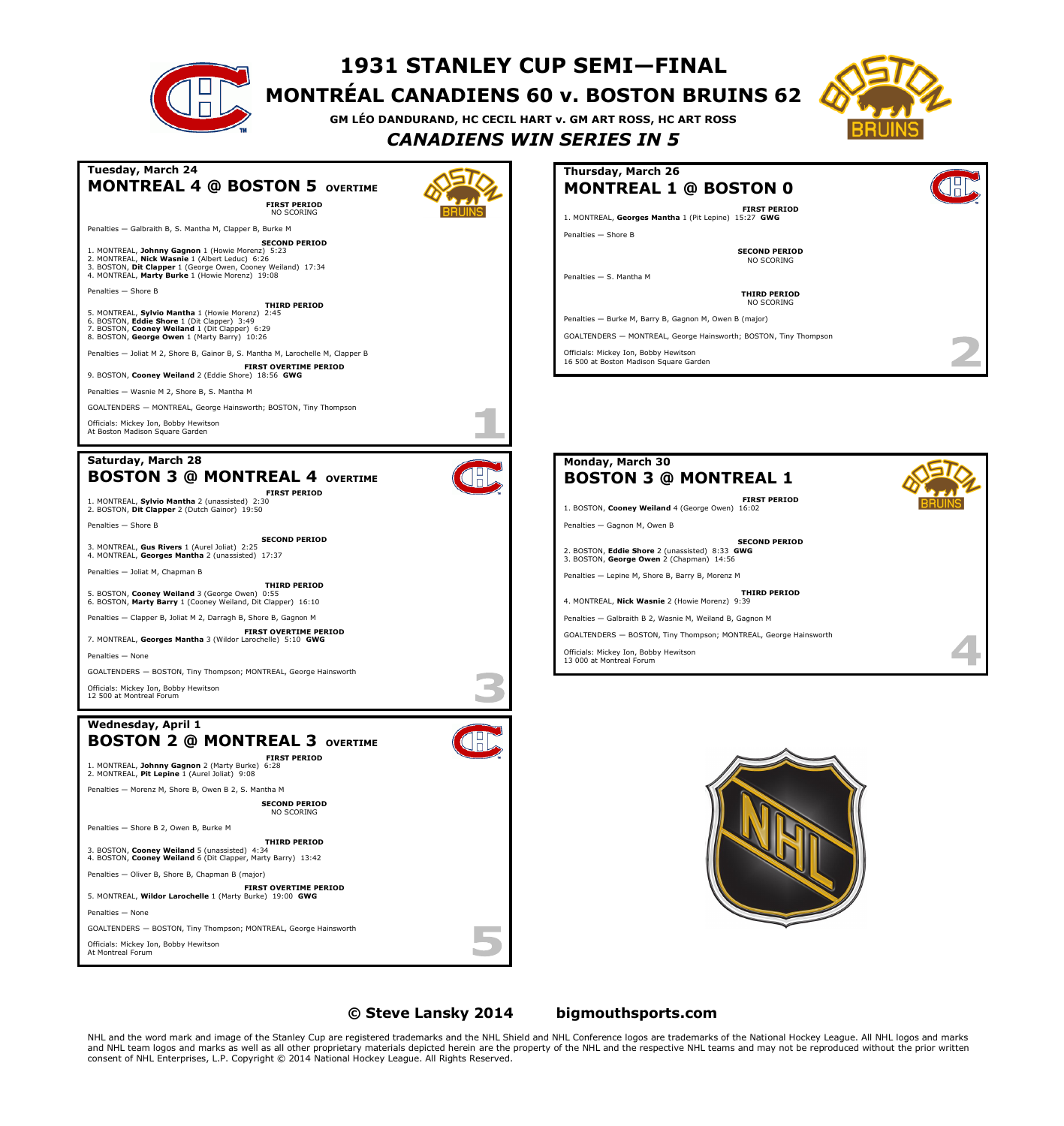

# **1931 STANLEY CUP QUARTER—FINAL TORONTO MAPLE LEAFS 53 v. CHICAGO BLACK HAWKS 51**

**GM CONN SMYTHE, HC ART DUNCAN v. GM MAJOR FREDERIC McLAUGHLIN, HC DICK IRVIN** *BLACK HAWKS WIN SERIES 4 GOALS TO 3*



#### **Tuesday, March 24 CHICAGO 2 @ TORONTO 2 FIRST PERIOD** 1. TORONTO, **Ace Bailey** 1 (Hap Day) 12:00 2. CHICAGO, **Mush March** 1 (Stew Adams) 17:06 Penalties — Jackson T, Graham C, Day T (major), Adams C **SECOND PERIOD** 3. CHICAGO, **Mush March** 2 (Stew Adams) 11:24 **GTG** 4. TORONTO, **Andy Blair** 1 (Hap Day, Ace Bailey) 12:12 **GTG** Penalties — Adams C, Arbour C **THIRD PERIOD** NO SCORING Penalties — Horner T GOALTENDERS — CHICAGO, Charlie Gardiner; TORONTO, Lorne Chabot m Officials: Bert Corbeau, Alex Romeril At Arena Gardens (68-88 Mutual Street, Toronto)

# **Thursday, March 26 TORONTO 1 @ CHICAGO 2 OVERTIME**

**FIRST PERIOD** NO SCORING

Penalties — None

**SECOND PERIOD** 1. CHICAGO, **Vic Ripley** 1 (Rosie Couture, Johnny Gottselig) 7:15

Penalties — Horner T, Cook C, Day T, Ripley C, Clancy T, Abel C, Arbour C

**THIRD PERIOD** 2. TORONTO, **King Clancy** 1 (Charlie Conacher) 17:00

Penalties — Bostrom C

**FIRST OVERTIME PERIOD** 3. CHICAGO, **Stew Adams** 1 (Mush March, Tom Cook) 19:20 **GWG**

Penalties — Cotton T, Arbour C

GOALTENDERS — TORONTO, Lorne Chabot; CHICAGO, Charlie Gardiner

Officials: Bert Corbeau, Alex Romeril 15 460 at Chicago Stadium



### **© Steve Lansky 2014 [bigmouthsports.com](http://bigmouthsports.com/stanley-cup-playoff-summaries/)**

NHL and the word mark and image of the Stanley Cup are registered trademarks and the NHL Shield and NHL Conference logos are trademarks of the National Hockey League. All NHL logos and marks<br>and NHL team logos and marks as consent of NHL Enterprises, L.P. Copyright © 2014 National Hockey League. All Rights Reserved.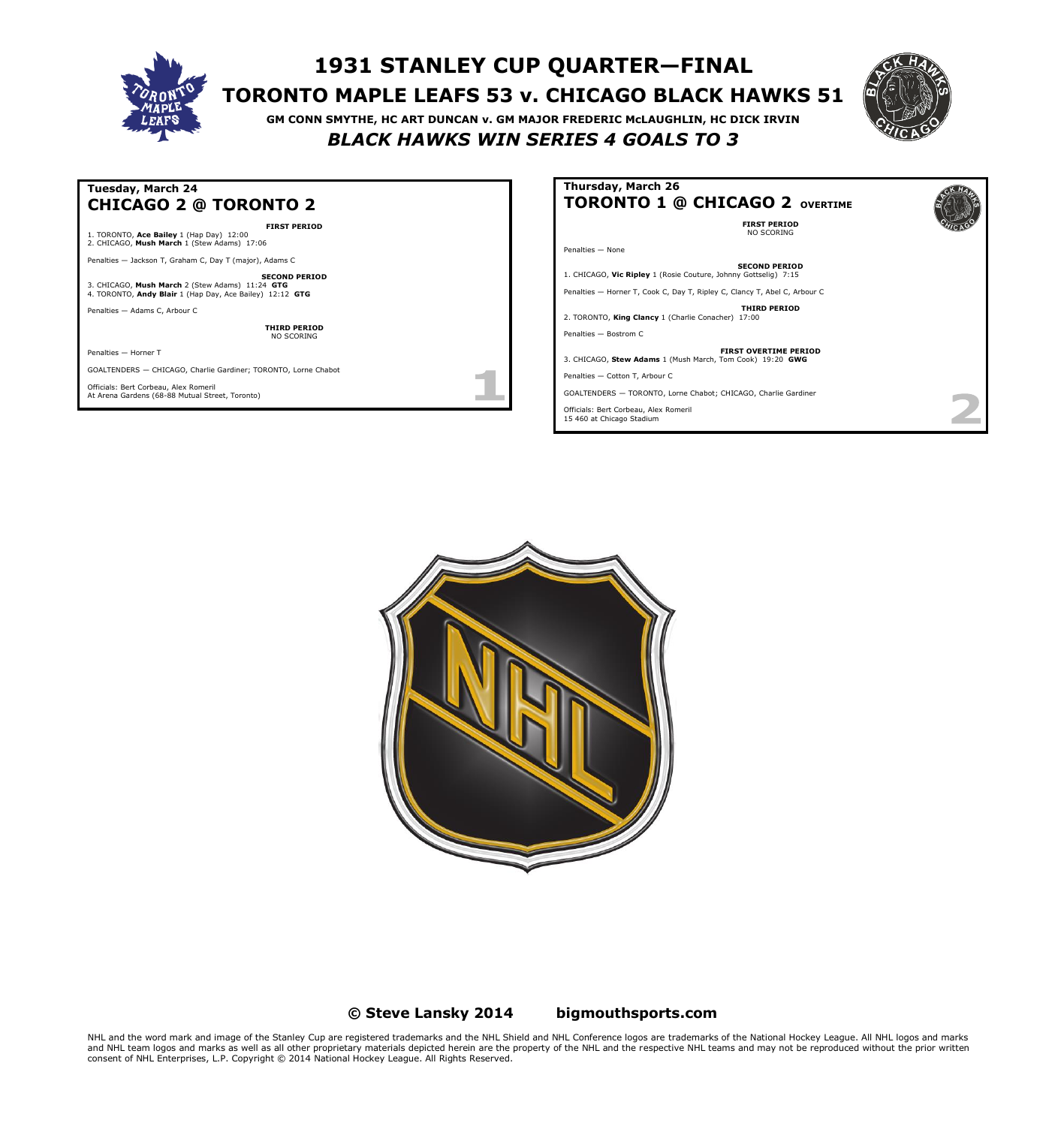# **1931 STANLEY CUP QUARTER—FINAL NEW YORK RANGERS 47 v. MONTREAL MAROONS 46 GM LESTER PATRICK, HC LESTER PATRICK v. HC GEORGES "BUCK" BOUCHER**

# *RANGERS WIN SERIES 8 GOALS TO 1*





**NEW YORK** 





#### **© Steve Lansky 2014 [bigmouthsports.com](http://bigmouthsports.com/stanley-cup-playoff-summaries/)**

NHL and the word mark and image of the Stanley Cup are registered trademarks and the NHL Shield and NHL Conference logos are trademarks of the National Hockey League. All NHL logos and marks<br>and NHL team logos and marks as consent of NHL Enterprises, L.P. Copyright © 2014 National Hockey League. All Rights Reserved.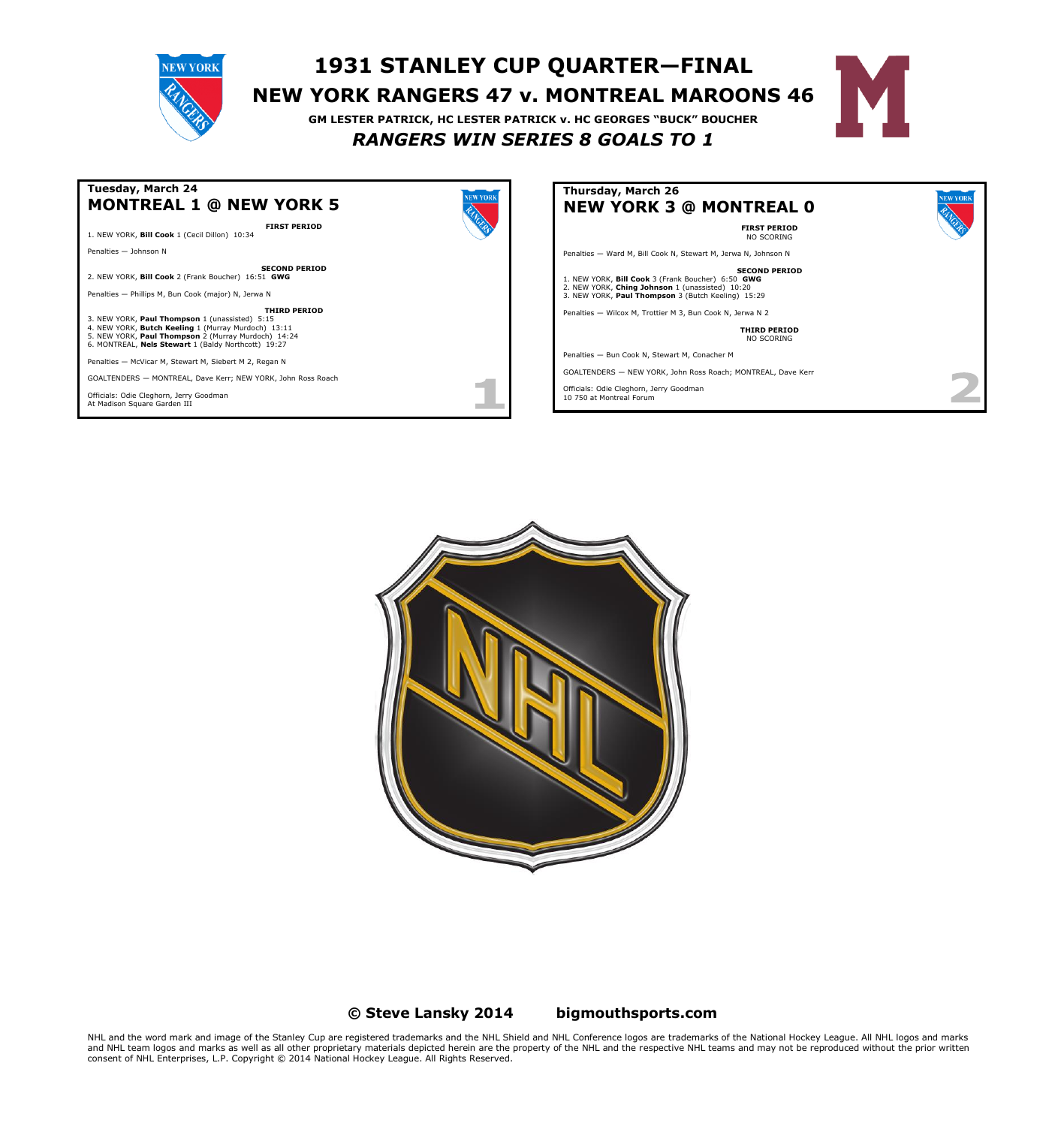

# **1931 STANLEY CUP SEMI—FINAL NEW YORK RANGERS 47 v. CHICAGO BLACK HAWKS 51**



**GM LESTER PATRICK, HC LESTER PATRICK v. GM MAJOR FREDERIC McLAUGHLIN, HC DICK IRVIN** *BLACK HAWKS WIN SERIES 3 GOALS TO 0*

#### **Sunday, March 29 NEW YORK 0 @ CHICAGO 2 FIRST PERIOD** 1. CHICAGO, **Johnny Gottselig** 1 (Doc Romnes) 13:25 **GWG** Penalties — Bostrom C, Johnson N **SECOND PERIOD** NO SCORING Penalties — Johnson N **THIRD PERIOD** 2. CHICAGO, **Doc Romnes** 1 (Rosie Couture) 4:30 Penalties — Johnson N GOALTENDERS — NEW YORK John Ross Roach; CHICAGO, Charlie Gardiner Officials: Bert Corbeau, Jerry Goodman 17 000 at Chicago Stadium

# **Tuesday, March 31 CHICAGO 1 @ NEW YORK 0**

**FIRST PERIOD** NO SCORING

Penalties — Dillon N, Bostrom C, Adams C, Peters N

#### **SECOND PERIOD** NO SCORING

Penalties — Wentworth C 2, Bun Cook N, Graham C, Bostrom C

**THIRD PERIOD** 1. CHICAGO, **Tom Cook** 1 (Stew Adams, Cy Wentworth) 5:30 **GWG**

Penalties — None

GOALTENDERS — CHICAGO, Charlie Gardiner; NEW YORK, John Ross Roach

Officials: Bert Corbeau, Jerry Goodman 18 000 at Madison Square Garden III



#### **© Steve Lansky 2014 [bigmouthsports.com](http://bigmouthsports.com/stanley-cup-playoff-summaries/)**

NHL and the word mark and image of the Stanley Cup are registered trademarks and the NHL Shield and NHL Conference logos are trademarks of the National Hockey League. All NHL logos and marks<br>and NHL team logos and marks as consent of NHL Enterprises, L.P. Copyright © 2014 National Hockey League. All Rights Reserved.